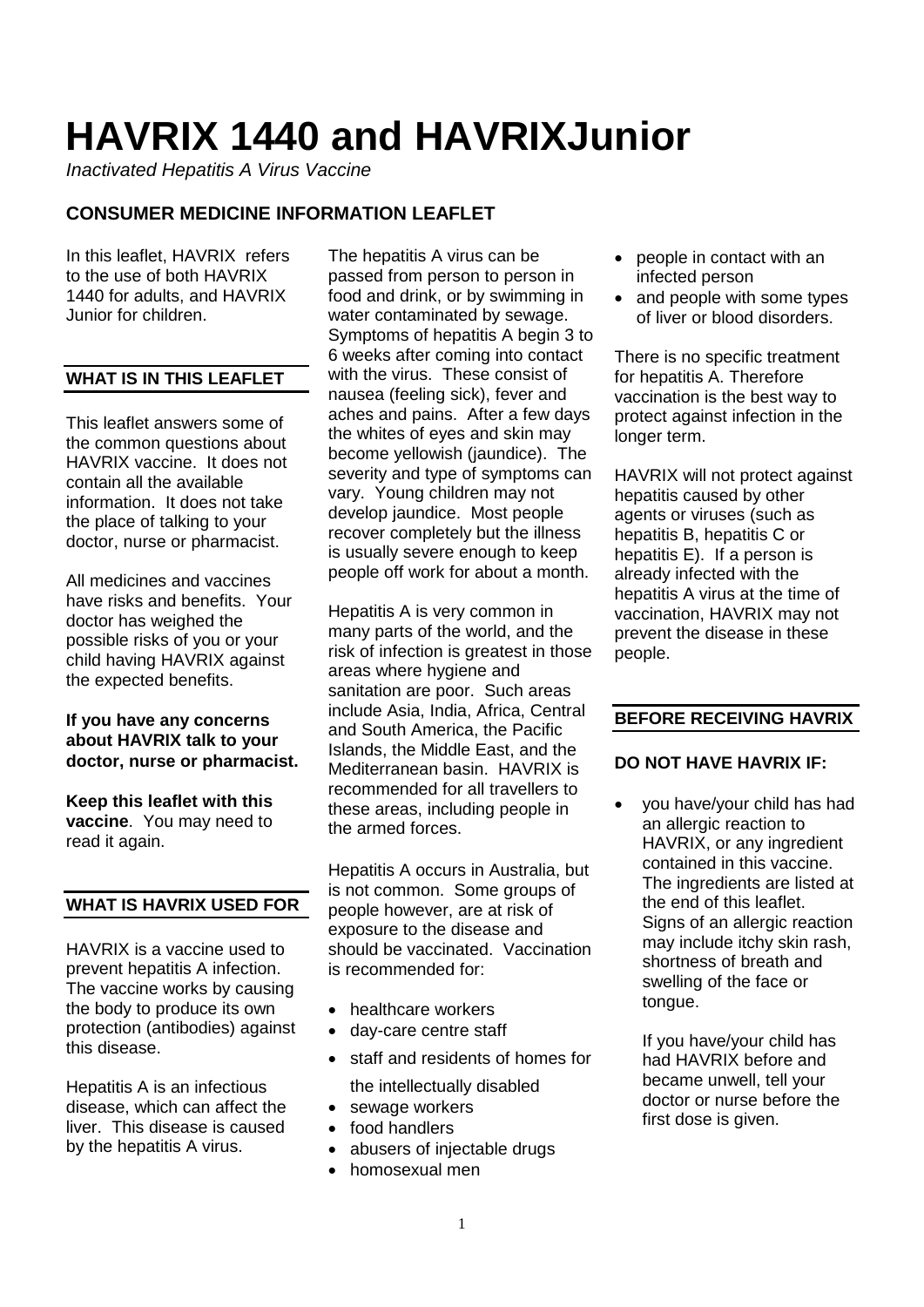- you have/your child has a severe infection with a high temperature. A minor infection such as a cold should not be a problem, but talk to your doctor or nurse about this before being vaccinated.
- the expiry date printed on the pack has passed
- the packaging is torn or shows signs of tampering

**If you are not sure whether HAVRIX should be given, talk to your doctor or nurse. Do not give this vaccine to anyone else; your doctor has prescribed it specifically for you/or your child.**

## **BEFORE HAVING HAVRIX TELL YOUR DOCTOR IF**

- you are or think you may be pregnant or if you intend to become pregnant. Your doctor will discuss with you the possible risks and benefits of having HAVRIX during pregnancy.
- you are breast feeding. It is not known if HAVRIX passes into breast milk, however the vaccine is not expected to cause problems in breastfed babies.
- you have/your child has any medical conditions, such as:
	- − a bleeding disorder. Sometimes HAVRIX may need to be given differently in people with bleeding problems.
		- − or an immune deficiency condition (eg. are HIV positive)
- you have/your child has allergies to any other medicines or substances, such as dyes, foods or preservatives.
- you have/your child has received another vaccine. HAVRIX can be given at the same time as other vaccines including: hepatitis B, typhoid, yellow fever, cholera (injectable) and tetanus. It can also be given at the same time as human immunoglobulin. HAVRIX will always be given separately from other injections.
- you are /your child is taking any prescription or OTC (over-thecounter) medicines. In particular mention medicines that suppress the immune system, such as steroids or cyclosporin.

*Some vaccines may be affected by other vaccines or medicines. Your doctor, nurse or pharmacist will be able to tell you what to do if HAVRIX is to be given with another vaccine or medicine.*

Fainting can occur following, or even before, any needle injection, therefore tell the doctor or nurse if you/your child fainted with a previous injection.

# **USE IN CHILDREN**

HAVRIX Junior is recommended for use in children 2 to 15 years of age. HAVRIX is not recommended in children under 2 years of age, as information on use is limited.

#### **USE IN THE ELDERLY**

Information on use of HAVRIX in the elderly is limited.

#### **HOW HAVRIX IS GIVEN**

The doctor or nurse will give HAVRIX as an injection. **If you**  **have any concerns about how this vaccine is to be given, talk to your doctor, nurse or pharmacist.**

#### **HOW MUCH IS GIVEN**

For adults and children aged 16 years and over: the HAVRIX 1440 dose is 1mL.

For adolescents and children aged 2 to 15 years: the HAVRIX Junior dose is 0.5mL

# **HOW IS IT GIVEN**

HAVRIX will be injected into the upper arm muscle in adults and older children, and into the thigh muscle in infants. For some people with bleeding problems, the dose may need to be given under the skin (subcutaneously).

*The vaccine should never be given intravenously.*

#### **WHEN IT WILL BE GIVEN**

HAVRIX is generally given as a single dose on an elected date.

If travelling overseas, HAVRIX should be given at least 2 weeks before departure. This is so the body has time to respond to the vaccine. If there is a risk of hepatitis A infection occurring before immunity develops, human immunoglobulin may need to be given at the same time as HAVRIX.

After one dose of HAVRIX, protection from hepatitis A lasts for at least 1 year. A second boostering dose, given 6 to 12 months after the first dose, gives longer term protection. It is predicted that protection could last for 20 years. Your doctor will advise on the need for booster dosing.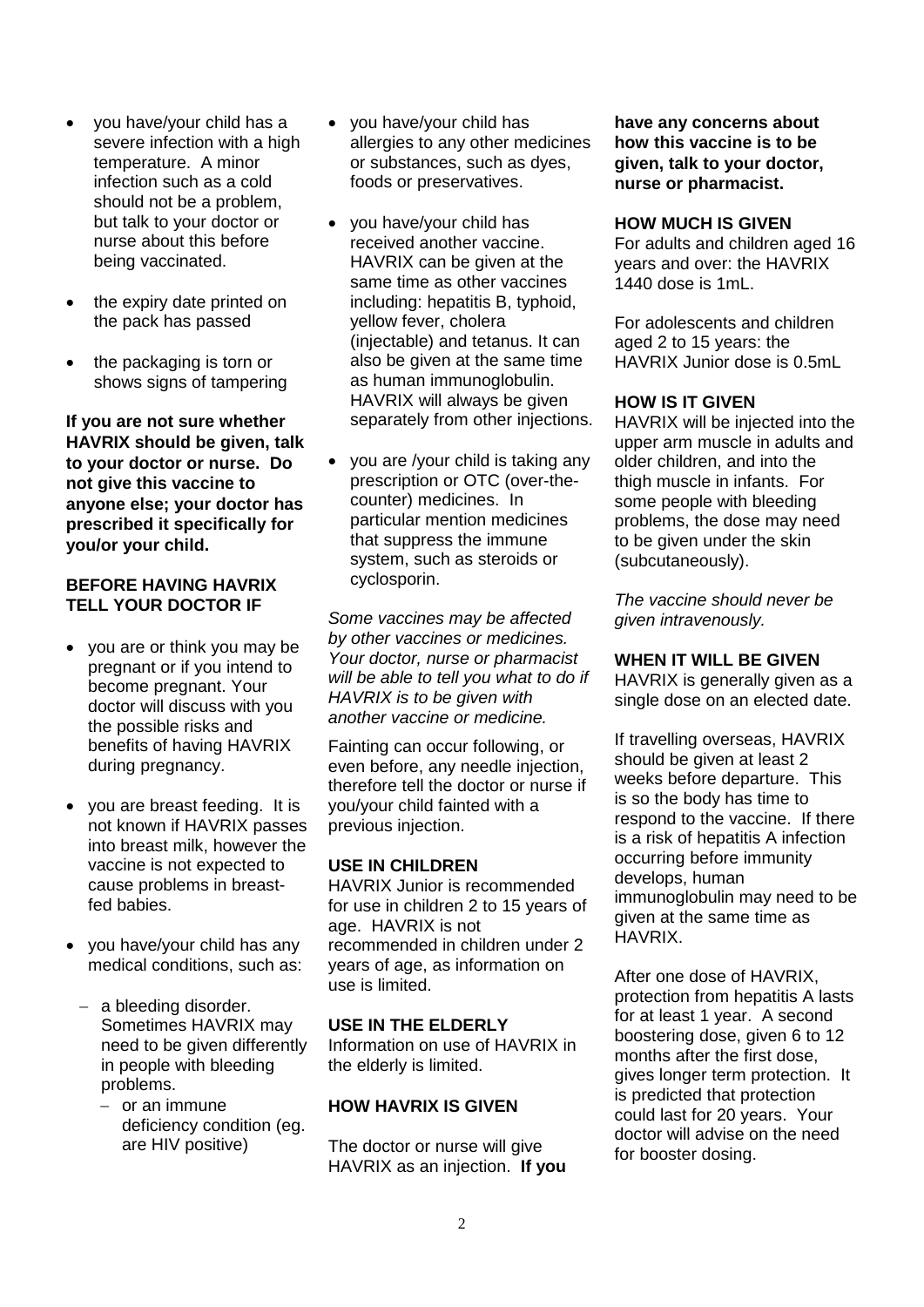# **IF A DOSE IS MISSED**

If a scheduled dose is missed, talk to your doctor or nurse and arrange another visit as soon as possible.

# **WHILE YOU ARE USING HAVRIX**

## **THINGS YOU MUST DO:**

Keep your visits with the doctor or clinic. It is important HAVRIX doses are given at the correct times. This will ensure the best effect of the vaccine in protecting you (or your child) against hepatitis A.

#### **THINGS TO BE CAREFUL OF:**

Be careful driving or operating machinery until you know how HAVRIX affects you. HAVRIX should not normally interfere with your ability to drive a car or operate machinery. But in some people vaccination can cause dizziness or lightheadedness. Make sure you know how you react to HAVRIX before you drive a car or operate machinery, or do anything that could be dangerous if you are dizzy or lightheaded.

# **SIDE EFFECTS**

**Tell your doctor, nurse or pharmacist as soon as possible if you (or your child) do not feel well during or after having had a dose of HAVRIX.** 

HAVRIX helps protect most people from hepatitis A, but it may have unwanted side effects in a few people. All medicines and vaccines can have side effects. Sometimes they are serious; most of the time they are not. Some side effects may need medical treatment.

# **Ask your doctor, nurse or pharmacist to answer any questions you may have.**

Most unwanted effects with HAVRIX are mild and usually clear up within a few days. These effects, as with other vaccines, generally occur around the injection site.

# **MILD EFFECTS**

- **Tell your doctor if you notice any of the following that are troublesome or ongoing after vaccination:**
	- − redness, swelling, a hard lump, soreness, bruising or itching around the injection site
	- feeling generally unwell, fever, or headache
	- loss of appetite, or feeling sick
	- − tiredness, diarrhoea, vomiting, abdominal pain
	- influenza like illness, chills
	- runny or blocked nose
	- stiff joints, aching muscles

numbness of the skin, rash

- − irritability, drowsiness,
- dizziness − pins and needles,

# **SERIOUS EFFECTS**

**As with all vaccines given by injection there is a very small risk of serious allergic reaction. Contact your doctor immediately or go to the casualty department of your nearest hospital if any of the following happens:**

- − swelling of limbs, face, eyes, inside of nose, mouth or throat
- − shortness of breath, breathing or swallowing difficulties
- hives, itching (especially of the hands or feet), reddening of skin (especially around the ears), or severe skin reactions
- − unusual tiredness or weakness that is sudden and severe
- − convulsions

Allergy to HAVRIX is rare. Any such severe reactions will usually occur within the first few hours of vaccination.

#### **Other events that have been reported with HAVRIX include:**

− pain in the joints or muscles, convulsions

Other side effects not listed above, can also occur during or soon after a dose of HAVRIX. **Check with your doctor or nurse if you notice any other effects.**

Do not be alarmed by this list of possible side effects. You may not experience any of them.

# **STORAGE**

HAVRIX is usually stored at the doctor's clinic or surgery, or at the pharmacy. But if you need to store HAVRIX always:

- Keep HAVRIX in the refrigerator stored between +2°C and +8°C. **THE PACK SHOULD NEVER BE FROZEN. FREEZING DESTROYS THE VACCINE.**
- Keep the vaccine out of the reach of children.